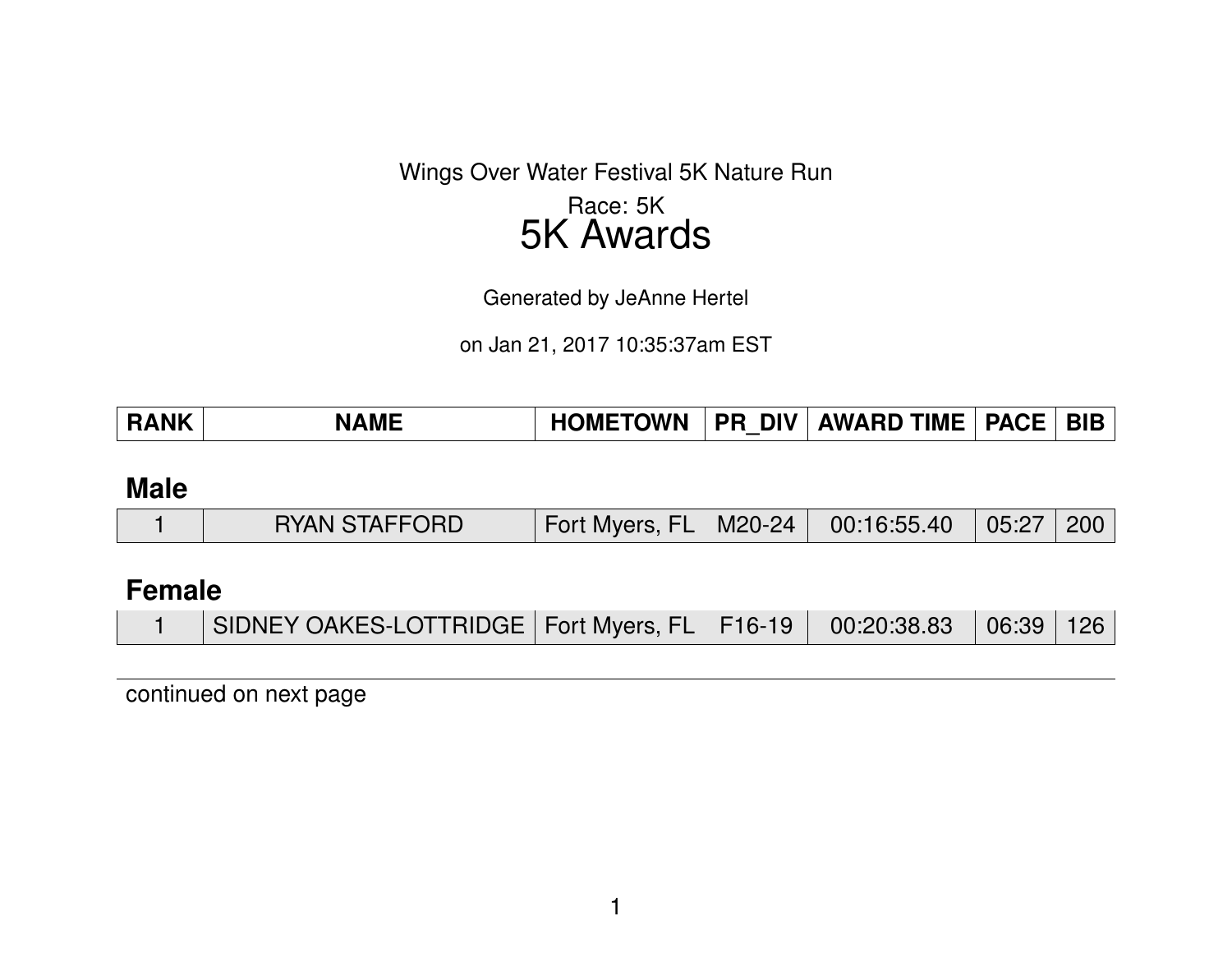| <b>RANK</b>        | <b>NAME</b>          | <b>HOMETOWN</b>           |        | PR DIV   AWARD TIME   PACE   BIB |       |     |  |  |  |
|--------------------|----------------------|---------------------------|--------|----------------------------------|-------|-----|--|--|--|
| <b>Male Master</b> |                      |                           |        |                                  |       |     |  |  |  |
|                    | <b>TORRIN BRAUCH</b> | <b>Bonita Springs, FL</b> | M45-49 | 00:20:47.19                      | 06:42 | 198 |  |  |  |

#### **Female Master**

| $\parallel$ F40-44 $\parallel$ 00:21:14.50 $\parallel$ 06:51   131<br><b>ANDREA NELSON</b><br>Bemidji, MN |
|-----------------------------------------------------------------------------------------------------------|
|-----------------------------------------------------------------------------------------------------------|

#### **Male Grandmaster**

|  | <b>MIKE PROTO</b> | Bristol, | M55-59 | $\set{00:22:13.40}$ 07:10 195 |  |  |
|--|-------------------|----------|--------|-------------------------------|--|--|
|--|-------------------|----------|--------|-------------------------------|--|--|

#### **Female Grandmaster**

|  | I CHRISTINE COULTHARD | Fort Myers, FL |  | F50-54   00:27:05.49   08:44   176 |  |  |
|--|-----------------------|----------------|--|------------------------------------|--|--|
|--|-----------------------|----------------|--|------------------------------------|--|--|

## **Male Senior Grandmaster**

|  | <b>MERRILL MARTIN</b> | South Grafton, MA   M60-64   00:24:28.73   07:53   110 |  |  |  |  |
|--|-----------------------|--------------------------------------------------------|--|--|--|--|
|--|-----------------------|--------------------------------------------------------|--|--|--|--|

#### **Female Senior Grand Master**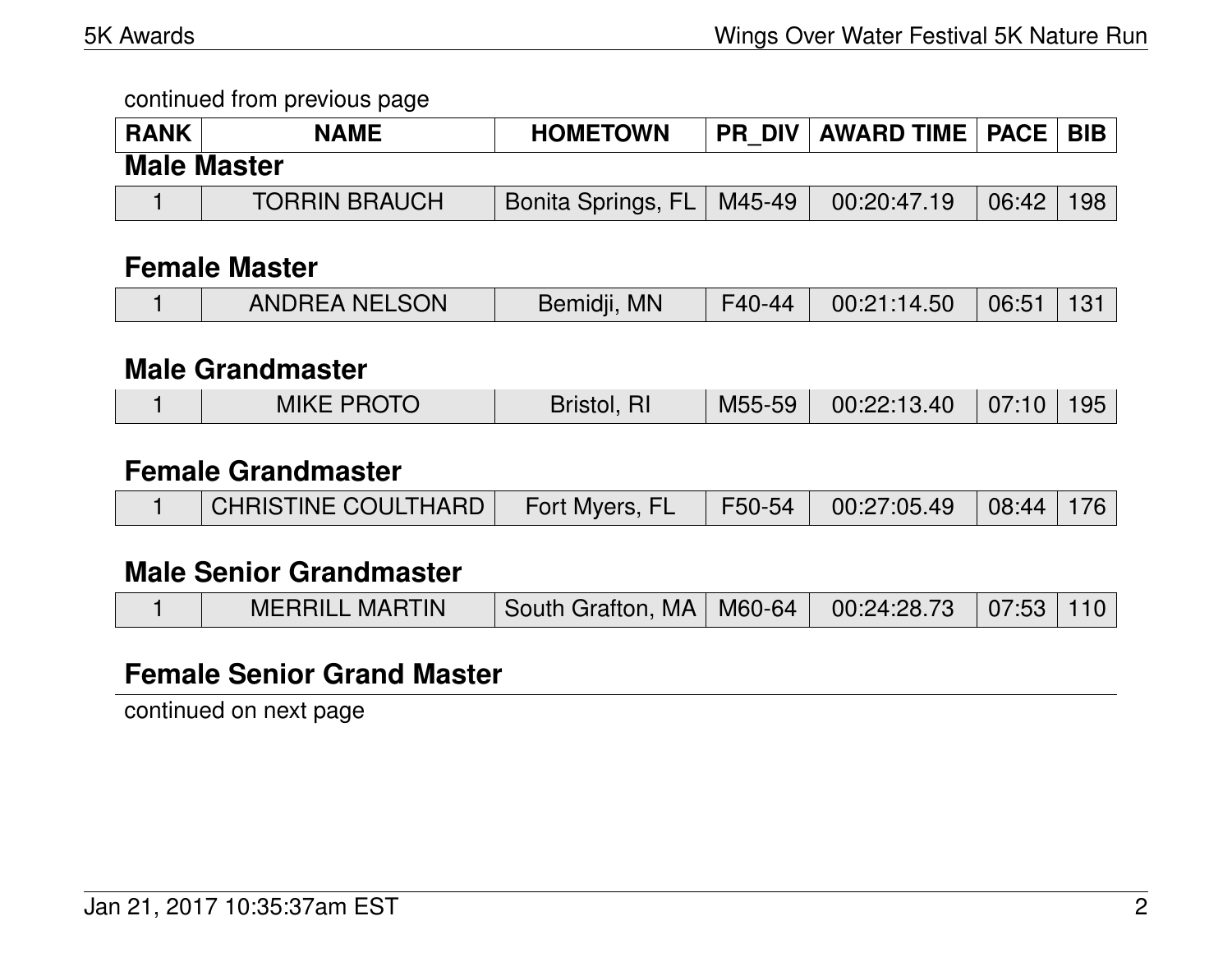| <b>RANK</b> | <b>NAME</b>         | <b>HOMETOWN</b>                                           | <b>PR DIV AWARD TIME PACE BIB</b> |  |
|-------------|---------------------|-----------------------------------------------------------|-----------------------------------|--|
|             | <b>ANNIE HOUBEN</b> | Sebringville, Canada   F60-64   00:28:32.23   09:12   175 |                                   |  |

## **M1-9**

| <b>STEVE PEREZ</b>      | Fort Myers, FL   | $M1-9$ | 00:23:44.90 | $07:39$   172 |     |
|-------------------------|------------------|--------|-------------|---------------|-----|
| <b>VINCENT ALBANESE</b> | Lehigh Acres, FL | $M1-9$ | 00:33:03.97 | 10:39∣        | 159 |
| <b>REX SWANK</b>        | Lehigh Acres, FL | $M1-9$ | 00:33:09.29 | 10:41         | 204 |

## **M10-12**

| <b>ISAAC PEREZ</b>  | Fort Myers, FL | $M10-12$            | 00:23:20.31 | $07:31$   174 |     |
|---------------------|----------------|---------------------|-------------|---------------|-----|
| RYAN GADSON         | Fort Myers, FL | M10-12              | 00:25:30.99 | $08:13$   156 |     |
| <b>JAKE MUELLER</b> | Cape Coral, FL | M <sub>10</sub> -12 | 00:37:36.77 | 12:07         | 148 |

# **F10-12**

| <b>CHARLOTTE SWANK</b>                                                       | Lehigh Acres, FL F10-12 00:40:11.85 12:57 205 |  |  |
|------------------------------------------------------------------------------|-----------------------------------------------|--|--|
| 「JAYLYNE GUTIERREZ   Lehigh Acres, FL    F10-12   01:04:16.47    20:42   216 |                                               |  |  |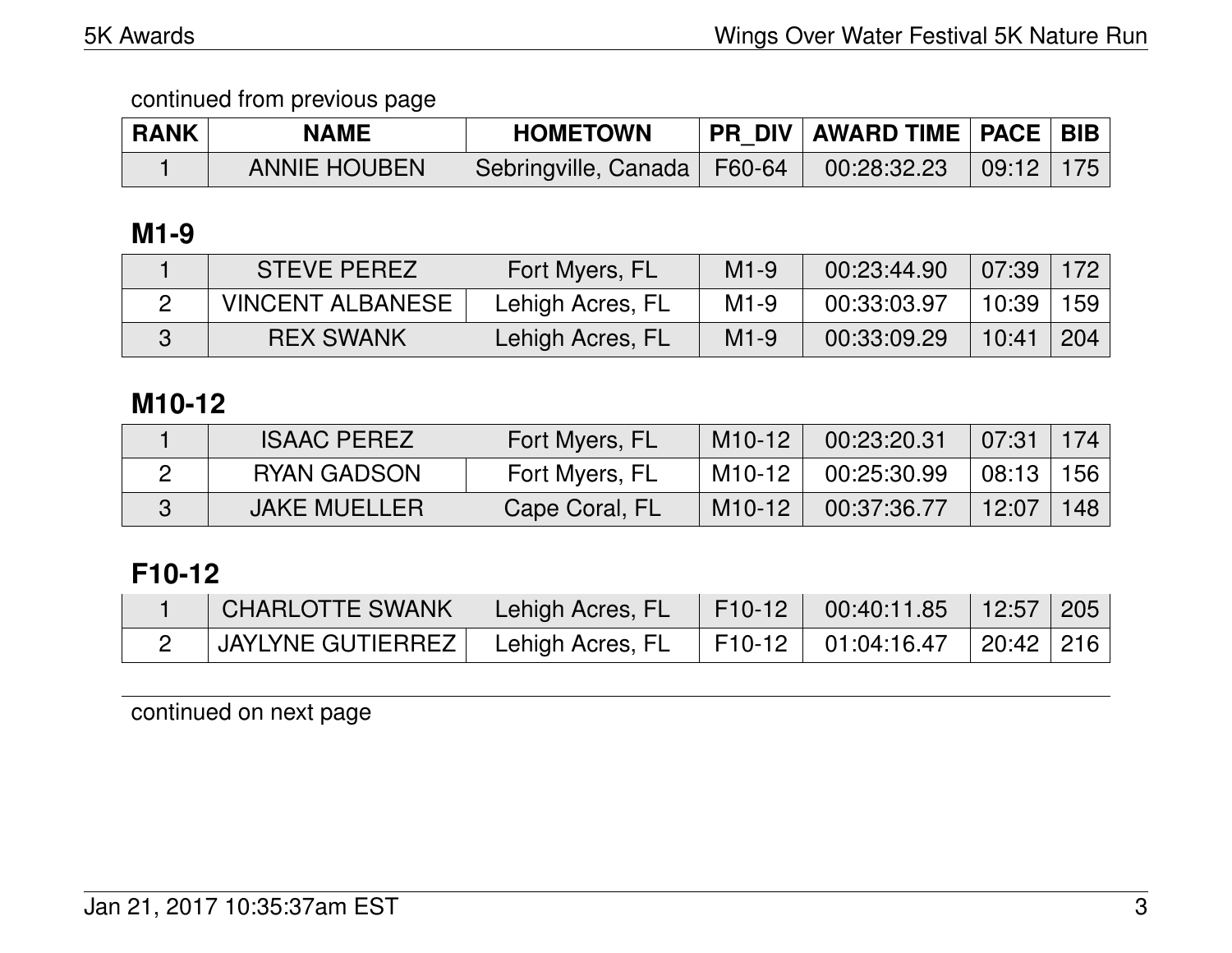| <b>RANK</b>         | <b>NAME</b>          | <b>HOMETOWN</b>      |                     | <b>PR DIV   AWARD TIME   PACE   BIB  </b> |       |     |
|---------------------|----------------------|----------------------|---------------------|-------------------------------------------|-------|-----|
| M <sub>13</sub> -15 |                      |                      |                     |                                           |       |     |
|                     | <b>TREVOR CORYEA</b> | Saint Petersburg, FL | M <sub>13</sub> -15 | 00:17:49.99                               | 05:45 | 180 |
| $\overline{2}$      | <b>ALEX BAGBY</b>    | Fort Myers, FL       | M <sub>13</sub> -15 | 00:21:55.25                               | 07:04 | 182 |
| 3                   | <b>MIA PEREZ</b>     | Fort Myers, FL       | M <sub>13</sub> -15 | 00:23:26.96                               | 07:33 | 173 |

# **F13-15**

| OE PEREZ        | Fort Myers, FL | $F13-15$ | 00:24:17.09 | 07:49 |    |
|-----------------|----------------|----------|-------------|-------|----|
| TANTC<br>JAMIE. | Fort Myers, FL | F13-15   | 00:26:52.03 | 08:39 | 38 |

# **F16-19**

|  | $\sqrt{2}$ CIDNIFY $\sqrt{2}$ AIZEC LOTTDIDCF<br><del>UIDNET VAREJ-LUTTINDUE</del> | $T_{\alpha}$ <sup>1</sup> Musse $\Gamma$<br><u>TUITIVIYEIS, TE</u> | $\Gamma$ 4 $\Omega$ 4 $\Omega$<br><del>LIQU</del> | LOO:00:00 OO<br><del>uu.cu.uu</del> | $AC.00$ $AC.00$<br>᠊ᠦᡂ | <b>TZU</b> |
|--|------------------------------------------------------------------------------------|--------------------------------------------------------------------|---------------------------------------------------|-------------------------------------|------------------------|------------|
|--|------------------------------------------------------------------------------------|--------------------------------------------------------------------|---------------------------------------------------|-------------------------------------|------------------------|------------|

# **M20-24**

| DVAN CTAFFODD<br><del>UNIVOIALI VIID</del> | Fort Myers, FL   | MOPA<br>MZU ZT | 00:16:55.40 | <del>05:27</del> | 200 |
|--------------------------------------------|------------------|----------------|-------------|------------------|-----|
| TYLER MANN                                 | Lehigh Acres, FL | M20-24         | 00:24:31.35 | $07:54$ J        | 206 |
| <b>JUSTIN MANETTA</b>                      | Lehigh Acres, FL | M20-24         | 00:29:08.25 | 09:23            | 158 |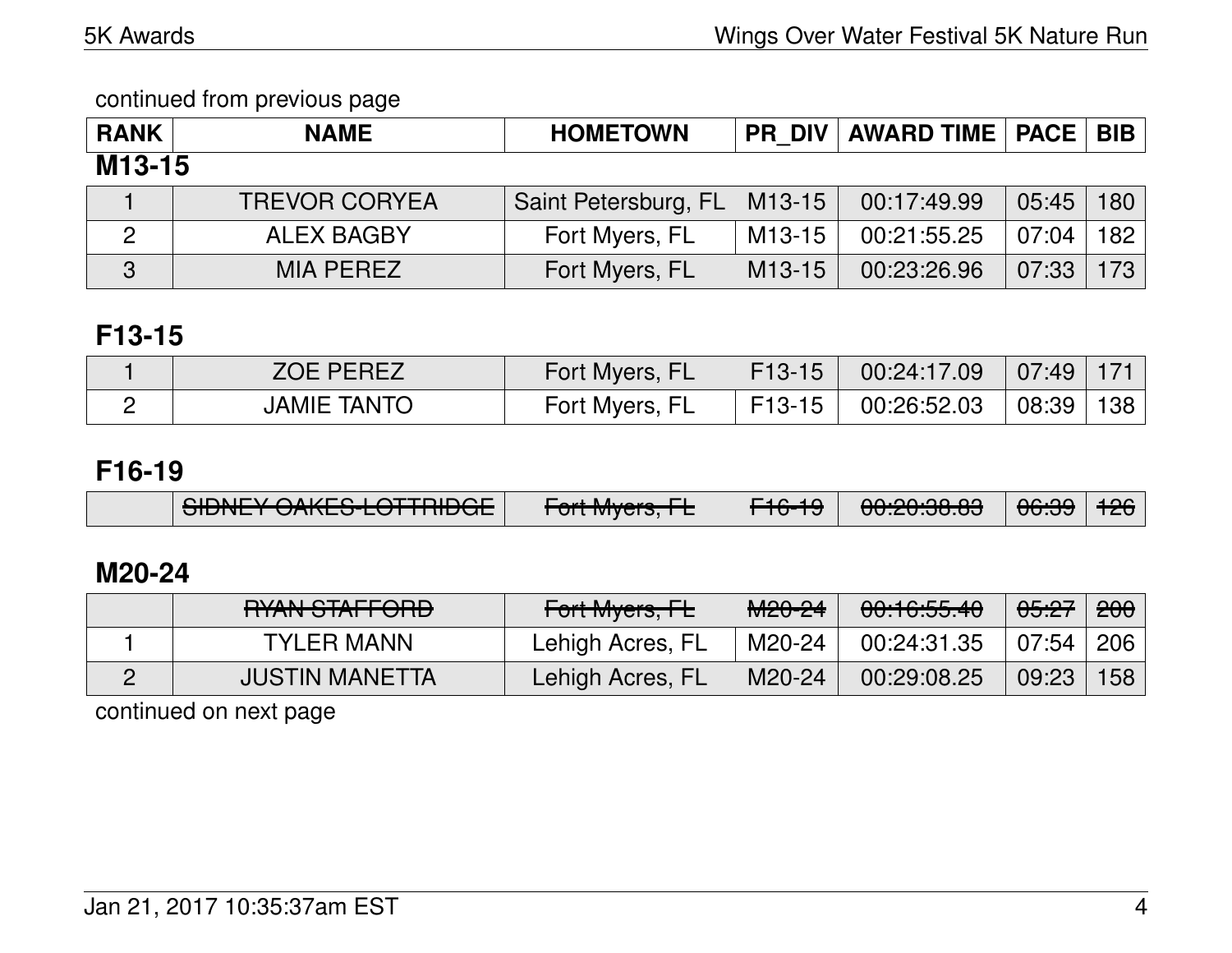| <b>RANK</b> | <b>NAME</b> | <b>HOMETOWN</b> | <b>DIV</b><br><b>PR</b> | <b>AWARD TIME</b> | <b>PACE</b> | <b>BIE</b> |
|-------------|-------------|-----------------|-------------------------|-------------------|-------------|------------|
|-------------|-------------|-----------------|-------------------------|-------------------|-------------|------------|

## **F20-24**

| JASMIL CONCEPCION   Lehigh Acres, FL   F20-24   00:27:44.87 |                                                     |  | $\mid$ 08:56   193 |  |
|-------------------------------------------------------------|-----------------------------------------------------|--|--------------------|--|
| ANNE MAURO                                                  | Whitehouse, OH   F20-24   00:28:06.16   09:03   115 |  |                    |  |

#### **F25-29**

| <b>BEGUM VERGUL</b>     | Lehigh Acres, FL   F25-29 \ |                                | 00:25:38.04 | $08:16$   133 |  |
|-------------------------|-----------------------------|--------------------------------|-------------|---------------|--|
| LINDSEY MAURER          | Fort Myers, FL              | $\parallel$ F25-29 $\parallel$ | 00:30:59.48 | 09:59   128   |  |
| <b>ALLISON SCHAEFER</b> | Fort Myers, FL              | $\mid$ F25-29                  | 00:37:52.91 | $12:12$   153 |  |

## **M30-34**

| <b>SEAN PHAM</b>    | Fort Myers, FL | M30-34 | 00:21:47.36                        | $07:01$   199 |  |
|---------------------|----------------|--------|------------------------------------|---------------|--|
| <b>KEVIN WEAVER</b> | Madison, WI    |        | M30-34   00:23:55.02   07:42   179 |               |  |
| YANDRO LEAL         | Cape Coral, FL | M30-34 | 00:31:26.61                        | $10:08$   154 |  |

# **F30-34**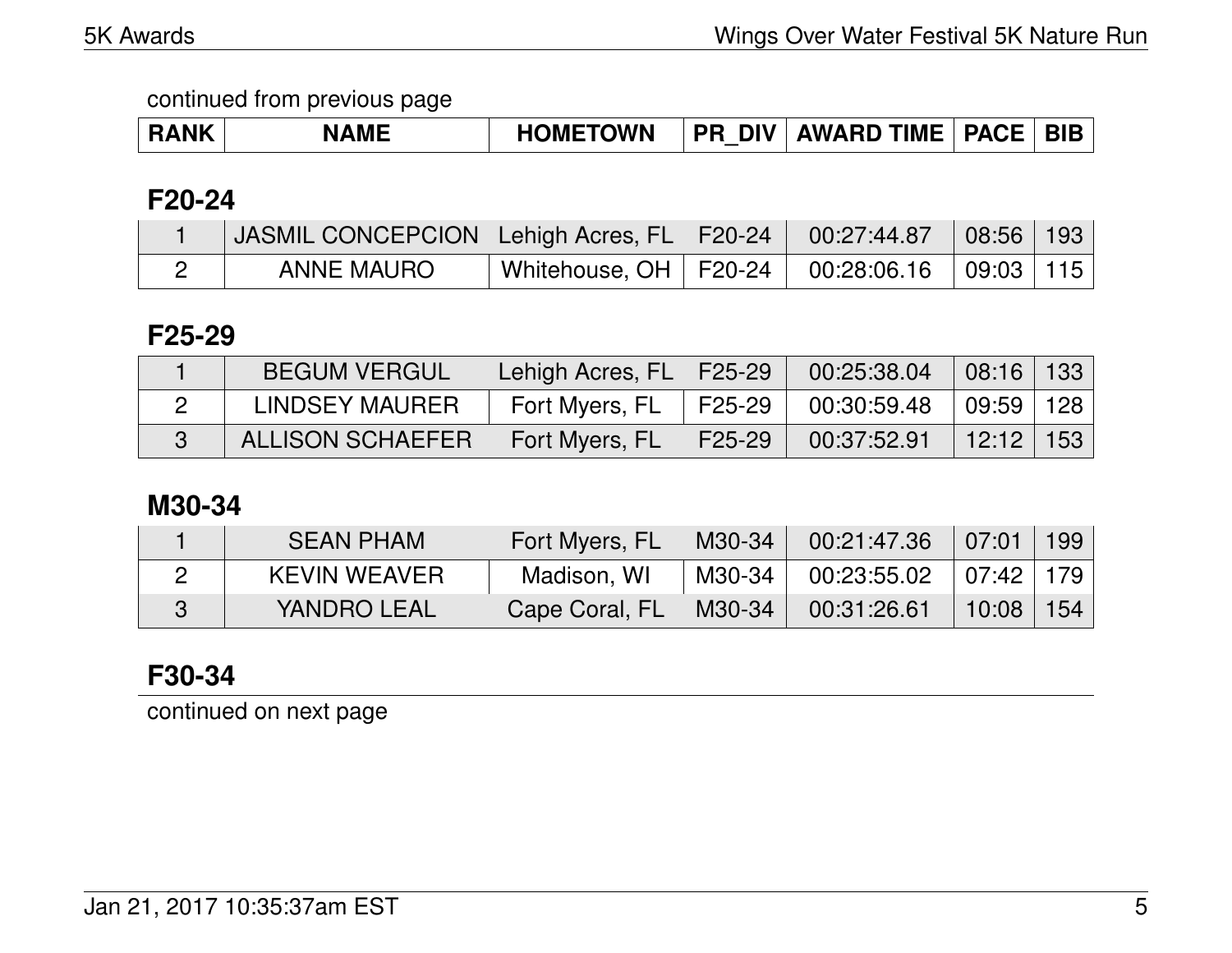| <b>RANK</b> | <b>NAME</b>           | <b>HOMETOWN</b>  |        | PR DIV   AWARD TIME   PACE   BIB |       |       |
|-------------|-----------------------|------------------|--------|----------------------------------|-------|-------|
|             | LACIE REMY            | Fort Myers, FL   | F30-34 | 00:28:21.27                      | 09:08 | 127   |
|             | <b>COREY VOISELLE</b> | Lehigh Acres, FL | F30-34 | 00:29:54.09                      | 09:38 | 190 l |
|             | <b>HELEN MARTIN</b>   | Fort Myers, FL   | F30-34 | 00:31:51.99                      | 10:16 | 209   |

# **M35-39**

| <b>ANDREW TRETTIN</b> | Appleton, WI   | M35-39 | 00:21:03.69 | 06:47         | 210 |
|-----------------------|----------------|--------|-------------|---------------|-----|
| ROBERT MARTIN         | Fort Myers, FL | M35-39 | 00:28:13.22 | $09:05$   208 |     |
| <b>WILLIAM HALSEY</b> | Cape Coral, FL | M35-39 | 00:39:53.58 | 12:51         | 149 |

# **F35-39**

| <b>JACKIE SKROBOT</b>                               | Kankakee, IL   | F35-39 | 00:26:40.78   | 08:36   187     |  |
|-----------------------------------------------------|----------------|--------|---------------|-----------------|--|
| BRITT PATTERSON-WEBER   Bonita Springs, FL   F35-39 |                |        | $00:28:38.24$ | │ 09:14 │ 162 │ |  |
| <b>BETH PORTER</b>                                  | Fort Myers, FL | F35-39 | 00:32:47.27   | $10:34$   137   |  |

## **M40-44**

| <b>SHANE SCOTT</b>     | ∕ Lehigh Acres, FL | M40-44 | $\begin{array}{ c c c c c c c c } \hline 00:27:05.06 & 08:44 & 163 \ \hline \end{array}$ |  |
|------------------------|--------------------|--------|------------------------------------------------------------------------------------------|--|
| continued on next page |                    |        |                                                                                          |  |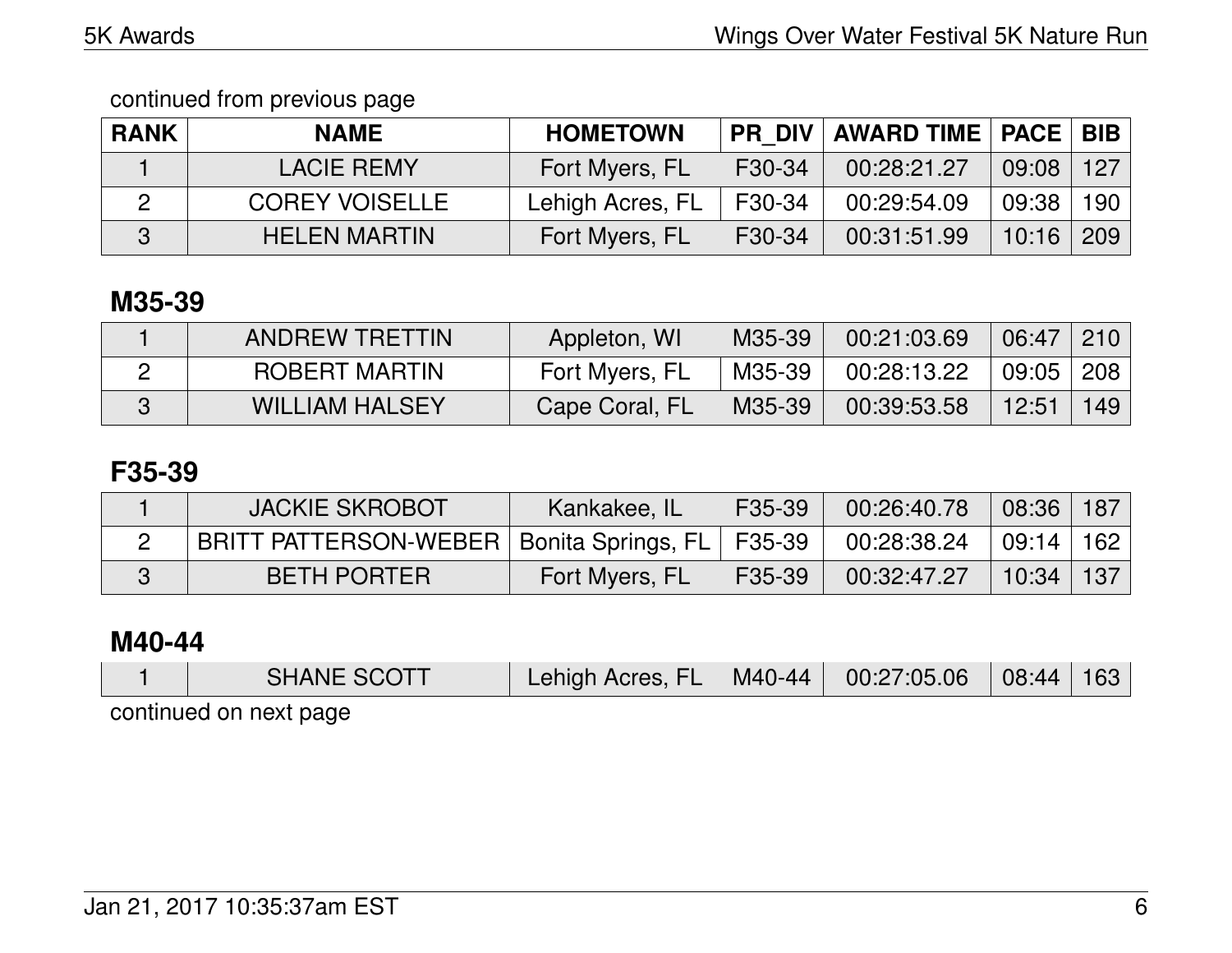| <b>RANK</b> | <b>NAME</b>        | <b>HOMETOWN</b>  |        | <b>PR DIV AWARD TIME   PACE   BIB</b> |               |     |
|-------------|--------------------|------------------|--------|---------------------------------------|---------------|-----|
|             | <b>KEVIN WOOD</b>  | Alva, FL         | M40-44 | 00:28:32.70                           | $09:12$   185 |     |
|             | <b>BUTCH SWANK</b> | Lehigh Acres, FL | M40-44 | 00:40:13.76                           | 12:57         | 203 |

# **F40-44**

| ANDDEA NELCON<br><b>ANUNLA INLLUUIV</b> | Bemidji, MN      | F <sub>40</sub> -44 | 00:21:14.50 | <del>06:51</del> ∣ <del>131</del> |     |
|-----------------------------------------|------------------|---------------------|-------------|-----------------------------------|-----|
| <b>BRITTON SWANK</b>                    | Lehigh Acres, FL | F40-44              | 00:33:09.50 | 10:41                             | 202 |
| <b>JESSICA PADILLA</b>                  | Lehigh Acres, FL | F40-44              | 00:34:00.59 | 10:57                             | 197 |

## **M45-49**

| <b>TORRIN BRAUCH</b>   | Bonita Springs, FL | $\vert$ <del>M45-49</del> | 00:20:47.19 | <del>06:42</del> | <del>198</del> |
|------------------------|--------------------|---------------------------|-------------|------------------|----------------|
| ANDREW OAKES-LOTTRIDGE | Fort Myers, FL     | M45-49                    | 00:21:25.01 | 06:54            | ∣ 123 ∣        |
| <b>ALLEN GRIFFIN</b>   | Lehigh Acres, FL   | M45-49                    | 00:31:42.39 | $10:13$   140    |                |
| <b>CHARLES NADER</b>   | Fort Myers, FL     | M45-49                    | 00:43:48.76 | 14:07            | 117            |

# **F45-49**

| DENISE OAKES-LOTTRIDGE | Fort Myers, FL F45-49 00:25:31.44 08:13 125 |  |  |
|------------------------|---------------------------------------------|--|--|
| continued on next page |                                             |  |  |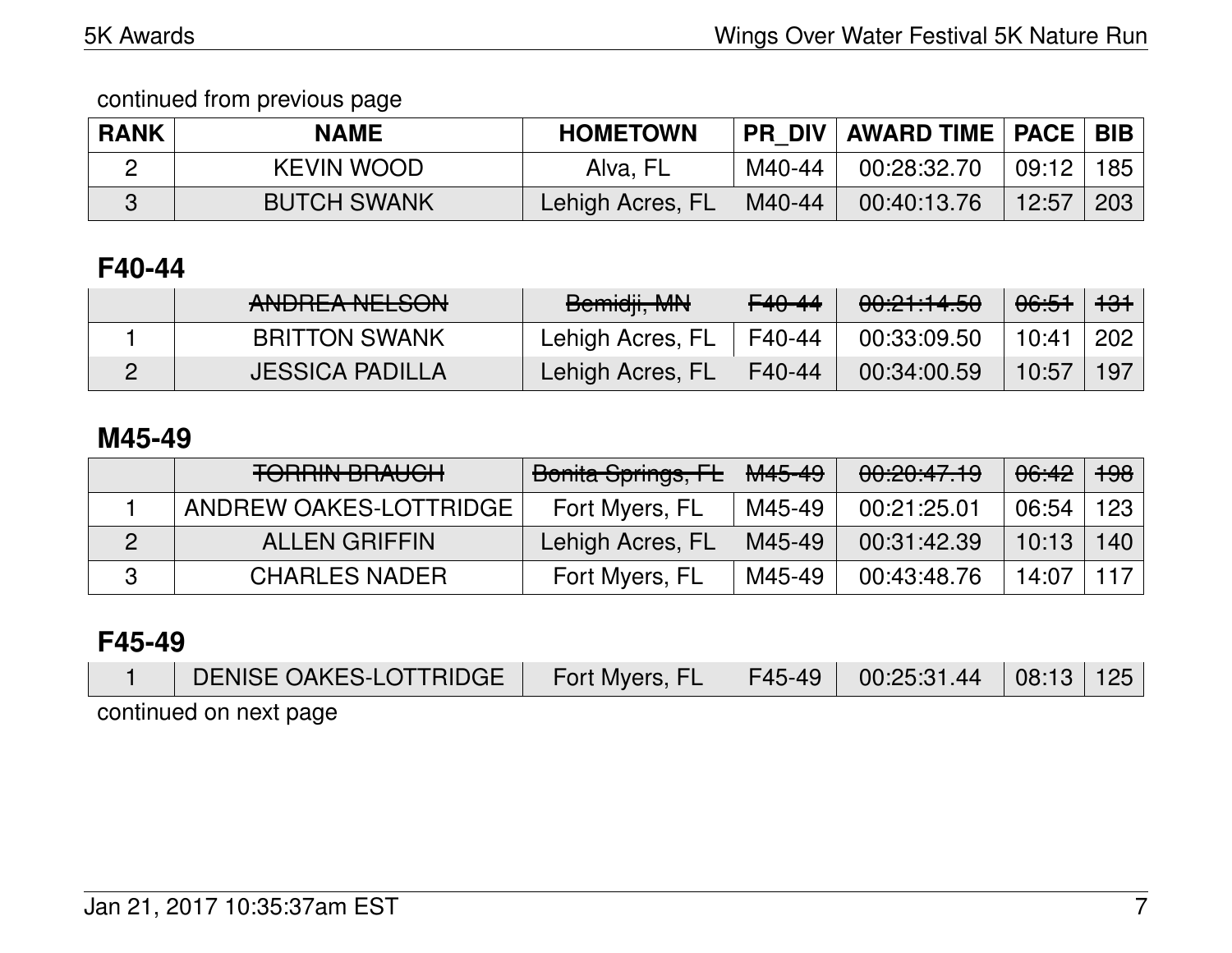| <b>RANK</b> | <b>NAME</b>        | <b>HOMETOWN</b>               |        | <b>PR DIV AWARD TIME   PACE   BIB</b> |               |     |
|-------------|--------------------|-------------------------------|--------|---------------------------------------|---------------|-----|
|             | <b>KAREN MONOS</b> | Lehigh Acres, FL              | F45-49 | 00:43:48.02                           | $14:06$   134 |     |
|             | ALICIA VITTUR      | North Fort Myers, FL   F45-49 |        | 00:49:09.61                           | 15:50         | 118 |

# **M50-54**

| LYN MORRIS          | Cape Coral, FL | M50-54 | 00:25:10.54 | 08:07         | 165 |
|---------------------|----------------|--------|-------------|---------------|-----|
| DAVID GREY          | Fort Myers, FL | M50-54 | 00:41:59.41 | $13:31$   145 |     |
| <b>TROY RESCHKE</b> | Cape Coral, FL | M50-54 | 00:42:00.71 | $13:32$   178 |     |

## **F50-54**

| CHRISTINE COULTHARD  | Fort Myers, FL   | <del>F50-54</del> | 00:27:05.49 | <del>08:44</del> 1 <del>76</del> |     |
|----------------------|------------------|-------------------|-------------|----------------------------------|-----|
| <b>CINDIE MULLIS</b> | Lehigh Acres, FL | F50-54            | 00:41:19.45 | $13:19$   139                    |     |
| LISA GREY            | Fort Myers, FL   | F50-54            | 00:41:59.24 | 13:31                            | 146 |
| LORALEI NADER        | Fort Myers, FL   | F50-54            | 00:46:13.14 | $14:53 \mid 116$                 |     |

### **M55-59**

| $MIXF$ DDATA<br><del>MINL THUTU</del> | Bristol, RH | MEEEQ | 0.00.10.10<br><u> 00.22.10.40</u> | <del>07:10</del> | 17JJ |
|---------------------------------------|-------------|-------|-----------------------------------|------------------|------|
| continued on next page                |             |       |                                   |                  |      |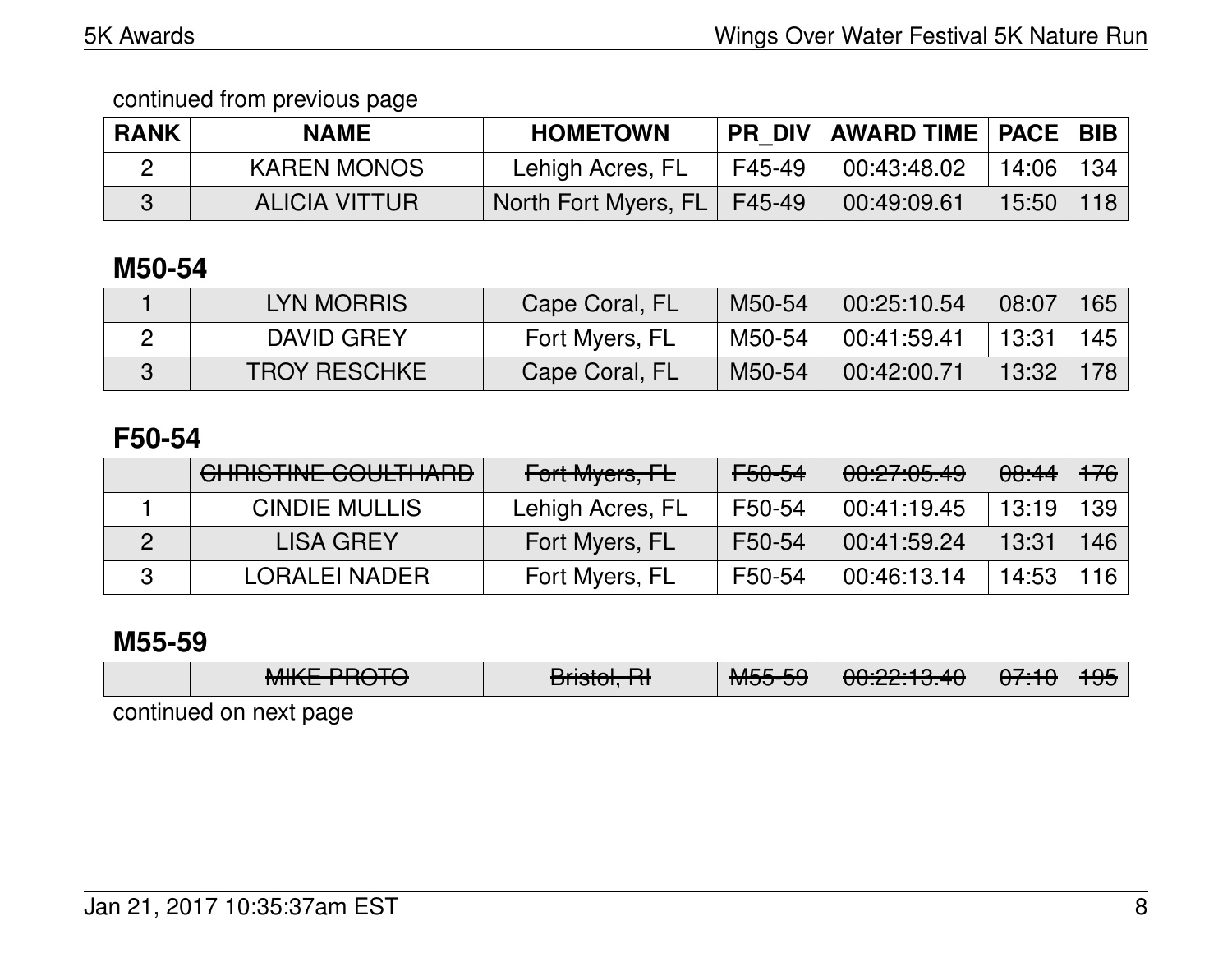| <b>RANK</b> | <b>NAME</b>           | <b>HOMETOWN</b> | <b>PR DIV</b> | <b>AWARD TIME   PACE   BIB</b> |           |     |
|-------------|-----------------------|-----------------|---------------|--------------------------------|-----------|-----|
|             | <b>DENNIS PHILBIN</b> | Cape Coral, FL  | M55-59        | 00:25:45.20                    | 08:18 112 |     |
|             | <b>FRANK AVEY</b>     | Fort Myers, FL  | M55-59        | 00:29:32.80                    | 09:31     | 207 |

# **F55-59**

| <b>FRANCINE GOLDEN</b>                              | ∖Lehigh Acres, FL∖ | F55-59 | 00:31:03.29                                     | 10:00 107     |  |
|-----------------------------------------------------|--------------------|--------|-------------------------------------------------|---------------|--|
| LISA ANDREWS                                        | Naples, FL         | F55-59 | $\frac{1}{2}$ 00:34:38.55 $\pm$ 11:10 $\pm$ 168 |               |  |
| KATIE SCHLOTTERBECK   North Fort Myers, FL   F55-59 |                    |        | 00:49:00.93                                     | $15:47$   141 |  |

# **M60-64**

| MEDDILL MADTINI<br>IVIL TUTULE IVI/ALTER | South Grafton, MA    | M60-64 | 00:24:28.73 | <del>07:53</del> ∣ <del>110</del> |     |
|------------------------------------------|----------------------|--------|-------------|-----------------------------------|-----|
| <b>MICHAEL BURTON</b>                    | North Fort Myers, FL | M60-64 | 00:27:19.84 | $08:48$ 214                       |     |
| DAVE ARNOLD                              | Innisfil, Canada     | M60-64 | 00:31:53.60 | $10:16$   129                     |     |
| <b>CHARLES LUCAS</b>                     | Fort Myers, FL       | M60-64 | 00:40:34.46 | 13:04                             | 164 |

## **F60-64**

| ANINIIE LIALIDENL<br><b>AIVIVIL TIUUDLIV</b> | Colonia quilla Conoale<br>$\sqrt{3}$ <del>cumiyyille, Uanaua</del> I | $\Gamma$ $\cap$ $\cap$ $\Lambda$<br>ਾ ⊤ਰਹ−ਹੁਸ | <u>. ഹ.ഹ.ഹ. ഹ</u><br><del>uu.zu.jz.zu</del> | <del>09:12</del>   <del>175</del> |  |
|----------------------------------------------|----------------------------------------------------------------------|-----------------------------------------------|---------------------------------------------|-----------------------------------|--|
| continued on next page                       |                                                                      |                                               |                                             |                                   |  |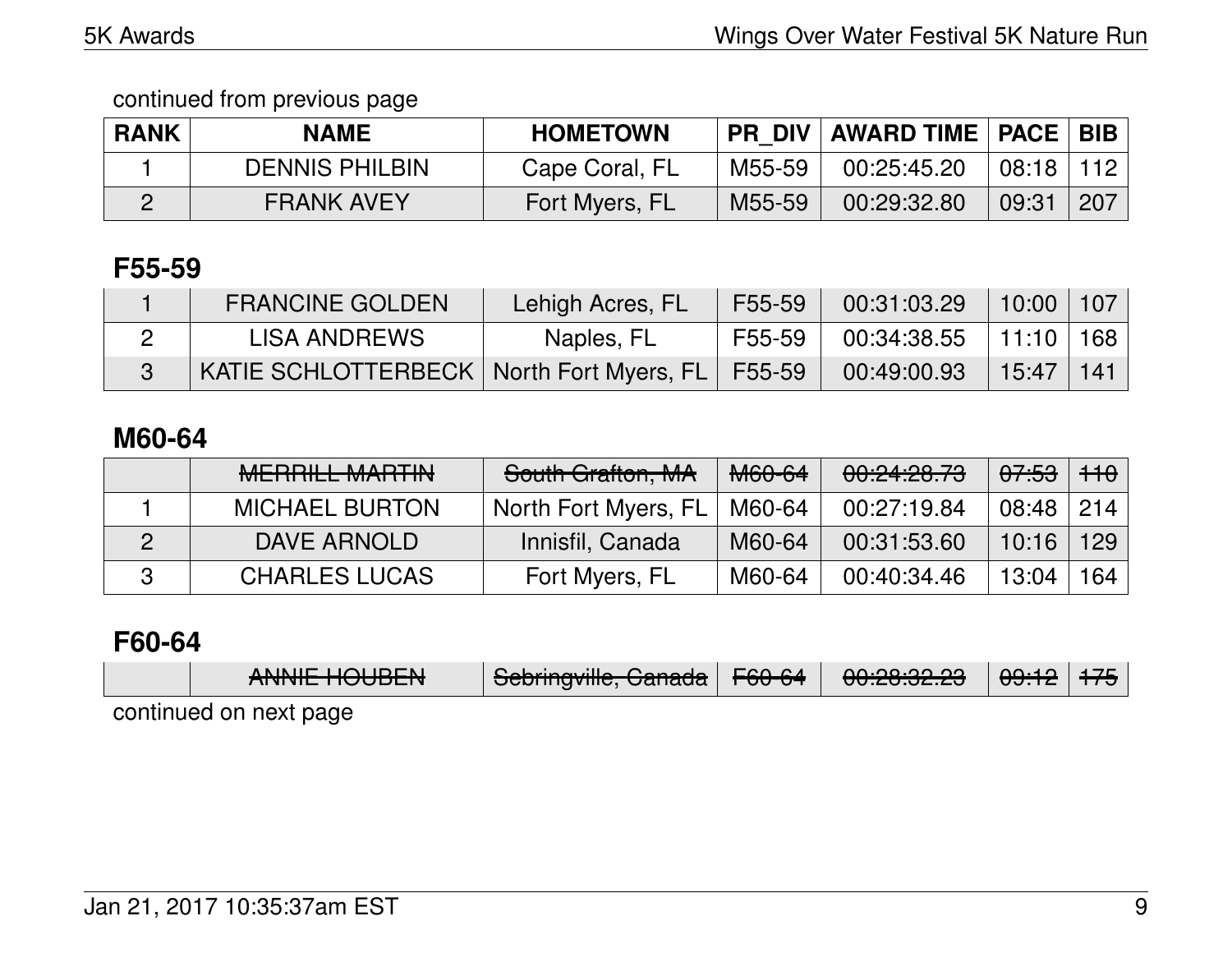| <b>RANK</b> | <b>NAME</b>            | <b>HOMETOWN</b> |        | <b>PR DIV AWARD TIME PACE BIB</b> |                           |  |
|-------------|------------------------|-----------------|--------|-----------------------------------|---------------------------|--|
|             | <b>RUTH CHAMBERLIN</b> | Cape Coral, FL  | F60-64 | ∣ 00:31:59.48 ∣                   | l 10:18 l 11 <sup>.</sup> |  |

## **M65-69**

| <b>GARY NORRISH</b>    | Eau Claire, WI   | M65-69 | 00:37:40.29 | $12:08$   121             |     |
|------------------------|------------------|--------|-------------|---------------------------|-----|
| ROBERT LEAP            | Lehigh Acres, FL | M65-69 | 00:49:15.62 | $\vert$ 15:52 $\vert$ 213 |     |
| <b>ROBERT WILLIAMS</b> | Lehigh Acres, FL | M65-69 | 01:04:16.05 | 20:42                     | 160 |

# **F65-69**

| <b>ANKE HILDRETH</b>   | North Fort Myers, FL   F65-69 |        | 00:33:03.71 | $10:39 \mid 201$ |     |
|------------------------|-------------------------------|--------|-------------|------------------|-----|
| <b>CLAIRE PEDERSON</b> | Fort Myers, FL                | F65-69 | 00:35:20.06 | │ 11:23 │ 192    |     |
| <b>RUTH NORRISH</b>    | Eau Claire, WI                | F65-69 | 00:37:40.16 | 12:08            | 120 |

# **M70-74**

| <b>LOU MARJON</b>  | North Fort Myers, FL   M70-74   00:27:43.96 |                                                                 | $\mid$ 08:56 $\mid$ 177 $\mid$ |  |
|--------------------|---------------------------------------------|-----------------------------------------------------------------|--------------------------------|--|
| <b>PHIL NISSEN</b> | Lehigh Acres, FL                            | $\mid$ M70-74 $\mid$ 00:28:59.76 $\mid$ 09:20 $\mid$ 167 $\mid$ |                                |  |